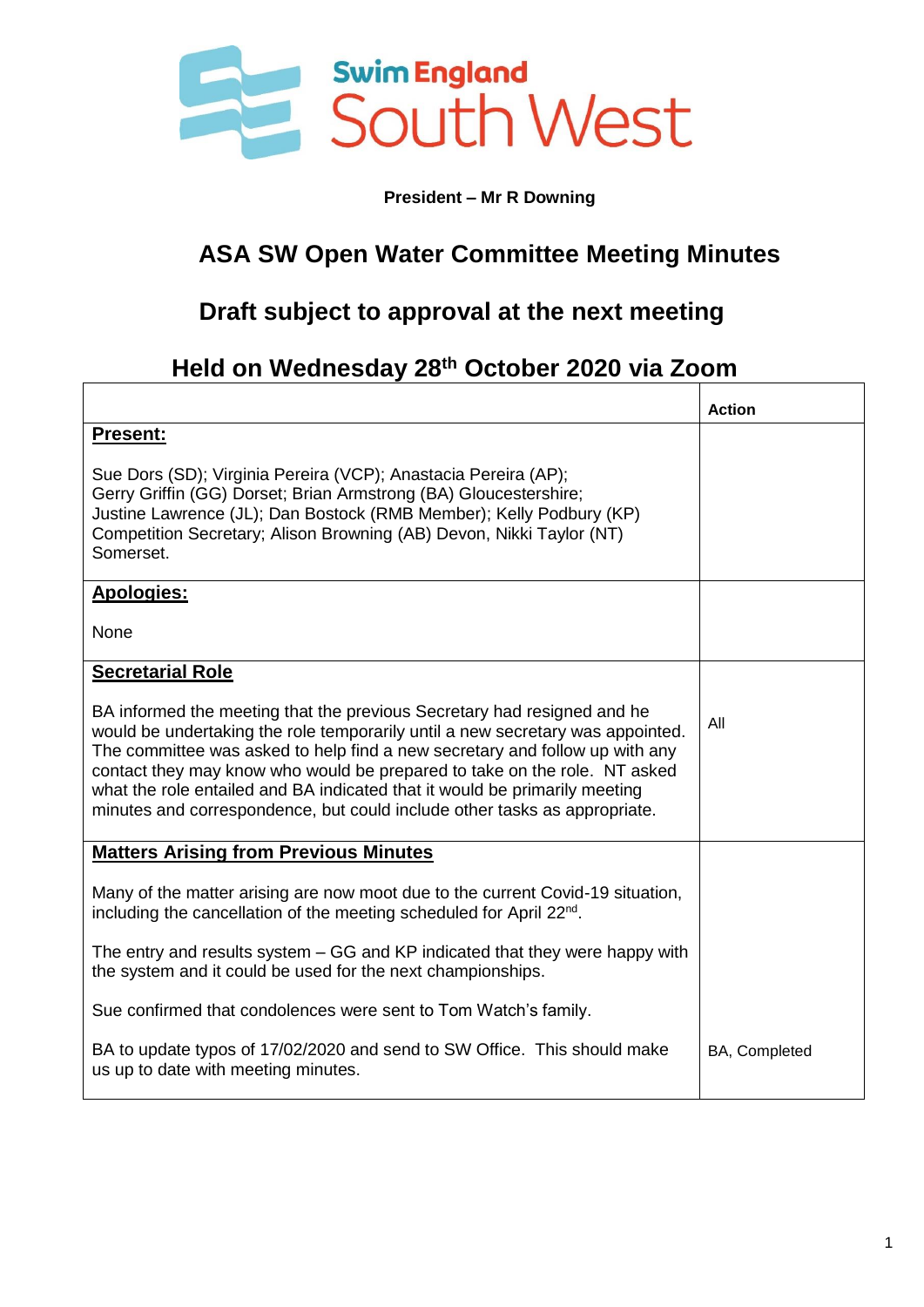| <b>Correspondence</b>                                                                                                                                                                                                                                                                                                                                                                                                                                                                                                                                                                                                                                                    |                 |
|--------------------------------------------------------------------------------------------------------------------------------------------------------------------------------------------------------------------------------------------------------------------------------------------------------------------------------------------------------------------------------------------------------------------------------------------------------------------------------------------------------------------------------------------------------------------------------------------------------------------------------------------------------------------------|-----------------|
| BA noted that a number of coaches had inquired about open water coaching<br>and they were directed to online courses that were being run by Paul Smith<br>and others.                                                                                                                                                                                                                                                                                                                                                                                                                                                                                                    |                 |
| VP noted that Paul Kendall had requested provisional dates for the 2021<br>Championship. Paul was also confirmed as the national point of contact<br>through the leadership group since Sharon Lock was no longer with Swim<br>England.                                                                                                                                                                                                                                                                                                                                                                                                                                  |                 |
| 2021 Regional Champs                                                                                                                                                                                                                                                                                                                                                                                                                                                                                                                                                                                                                                                     |                 |
| A provisional booking has been made at Lake 86 for Saturday July 3rd.                                                                                                                                                                                                                                                                                                                                                                                                                                                                                                                                                                                                    |                 |
| BA noted that there had been a few open water events later on in the season,<br>but they were not mass starts and chip timed. It was noted that this could be<br>the required format for next year too.                                                                                                                                                                                                                                                                                                                                                                                                                                                                  |                 |
| NT said that she had contact with DB MAX events (Melksham) who supplied<br>chip timing equipment and that she could discuss availability and costs for the<br>2021 event. GG noted that an in-water start/finish may compromise some<br>suppliers who may not be able to facilitate this. VP indicated that the gantry<br>would be available.                                                                                                                                                                                                                                                                                                                            | <b>NT</b>       |
| Accommodation – SD to contact Justine to see if the from three hotels in the<br>Wiltshire area previously identified would be possible for the 2021 event.                                                                                                                                                                                                                                                                                                                                                                                                                                                                                                               |                 |
| Discussion around the distances for the championship resulted in the retention<br>to the usual 1k taster, 2k, 3k, and 5k unless there was a request for alternative<br>distances from Swim England/British Swimming to allow competitors to have<br>warm up races/qualifiers for international selection. In such a case the<br>committee would revisit this issue.                                                                                                                                                                                                                                                                                                      |                 |
| GG asked if there was the potential for a 10k event which, if we were required<br>to run a 7.5k event, could be run in parallel. This was discussed but time<br>limitations may preclude a 10k event. Another suggestion form SD was that,<br>given there are no sea swims within the SE calendar as there are no plans to<br>bring our championships back to Weymouth, there may be scope for an event<br>at this venue in September when sea temperatures are close to maximum.<br>This may be an opportunity for SE/BS to have an event where elite swimmers<br>could gain UK experience. BA to talk to Paul Kendall to see if such an event<br>would be of interest. | <b>BA</b>       |
| SD asked which of the counties would be willing to add their county<br>championship to the regional event (Wiltshire to be consulted when rep<br>contacted). AB indicated that Devon would likely run their own event at<br>Teignmouth, but all other counties would be willing to run their championships<br>in parallel.                                                                                                                                                                                                                                                                                                                                               |                 |
| BA suggested that it should be possible to create a virtual intercounty event at<br>the championships based on combining the individual results for the events in<br>some way to produce on overall county winner. BA to analyse recent results<br>sets with GG and KP to see how this could work.                                                                                                                                                                                                                                                                                                                                                                       | <b>BA/GG/KP</b> |
|                                                                                                                                                                                                                                                                                                                                                                                                                                                                                                                                                                                                                                                                          |                 |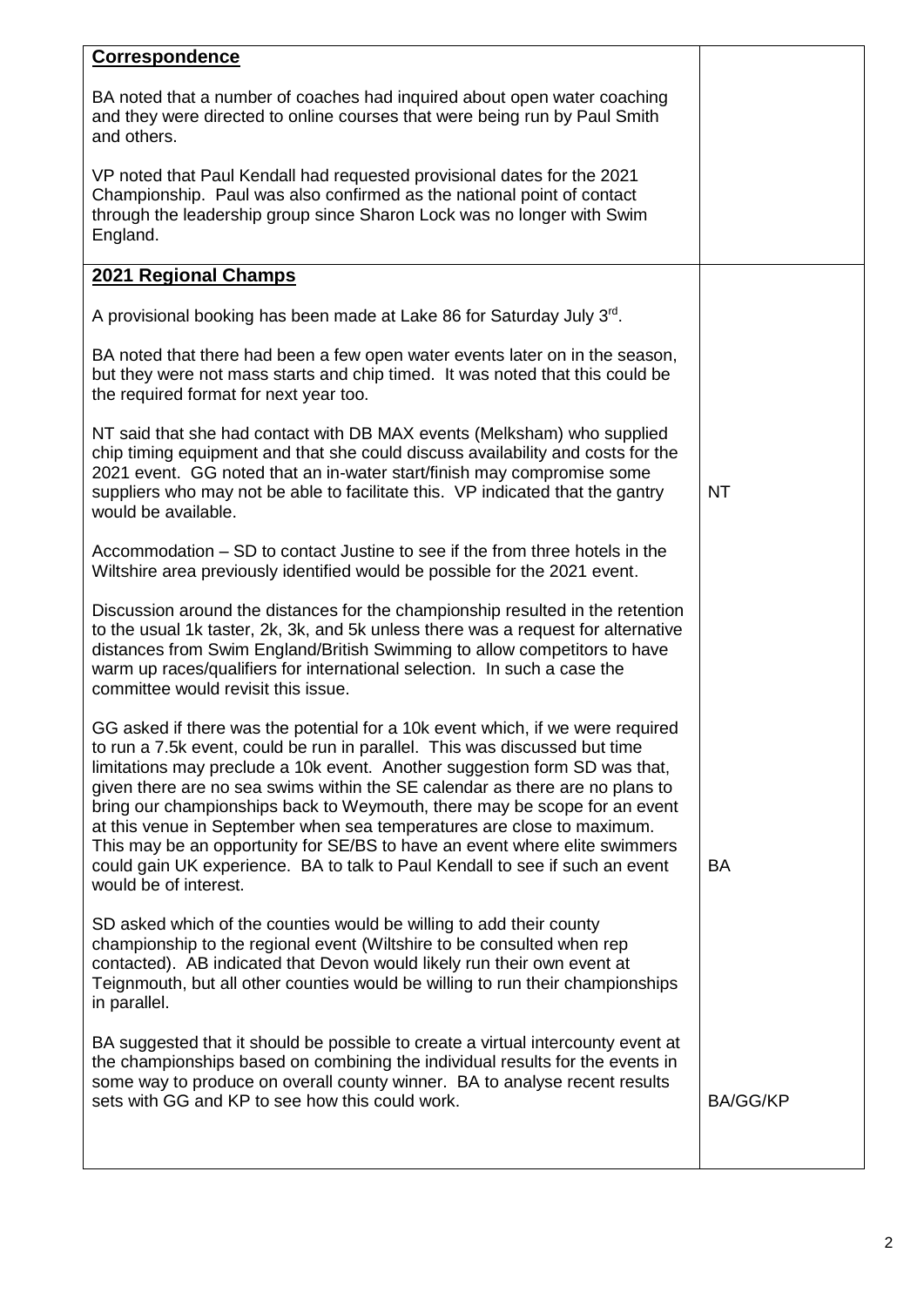| <b>Finance</b>                                                                                                                                                                                                                                                                                                                                                                                                                                     |           |
|----------------------------------------------------------------------------------------------------------------------------------------------------------------------------------------------------------------------------------------------------------------------------------------------------------------------------------------------------------------------------------------------------------------------------------------------------|-----------|
| SD provided the proposed budget for 2020, but no costs have been incurred<br>for 2020                                                                                                                                                                                                                                                                                                                                                              |           |
| SD went through the costs and identified a number of costs which could be<br>reduced – particularly admin. Development costs would depend on how this is<br>implemented vis-à-vis the coaching situation. SD suggested that the event<br>fees and county contributions not be increased for 2012. SD to get updated<br>prices from the proposed venue and from the caterer.                                                                        | <b>SD</b> |
| Committee agreed £300 to remain counties contribution towards the event.<br>But there may need to be an increase in the event fee slightly to, perhaps £25.                                                                                                                                                                                                                                                                                        |           |
| CR noted that no expenditure would be approved until further notice due to the<br>current uncertainties relating to the Covid-19 shutdown and its implications<br>regarding income for the region. Venue bookings should not be made if a<br>deposit is required. Budgets will need to be confirmed sometime in March due<br>to the uncertainty of membership numbers for next year.                                                               |           |
| 2021 Development                                                                                                                                                                                                                                                                                                                                                                                                                                   |           |
| Discussion regarding coaches for development days as well as venues. SD<br>has been speaking with Jo John (Exeter) who had somebody in mind for this<br>role. SD will continue to liaise.                                                                                                                                                                                                                                                          |           |
| NT indicated whilst she did not have the capacity to take on the role, there<br>would be several Level 2 qualified OW coaches working out of her team by<br>March.                                                                                                                                                                                                                                                                                 |           |
| Committee members were asked to see if they could identify potential coaches<br>for this role and possibly reviewing the advert from 2018.                                                                                                                                                                                                                                                                                                         | All       |
| CR suggested that coaches who have open water experience/qualifications<br>could be contacted to see if they would like to receive updates from the<br>committee. This would not be an easy task as the database holding the<br>information does not separately identify open water as a field in qualifications,<br>but she would see if it was possible.                                                                                         | CR/BA     |
| Committee also discussed possibility of open recruitment.                                                                                                                                                                                                                                                                                                                                                                                          |           |
| BA indicated that whilst the norm has been for a regional development days, it<br>might be more appropriate that more local, county based, days can be<br>organised to enable a wider audience and reducing the need to travel large<br>distances, however this was dependent on the new regional coach.                                                                                                                                           |           |
| CR asked if there was a national talent development plan as it may be required<br>to inform any regional development approach and noted that Richard<br>Blackshaw and Mike Parker are within the talent team and will have input into<br>the ow plan and Grant Robbins is the Head of Talent. NT asked if the<br>development plan could be circulated to the clubs and volunteered to get in<br>touch with the Talent Team re athlete development. | <b>NT</b> |
| CR asked that if anyone from SE HQ gets in touch with committee members<br>that this be relayed to the Regional Office as the contact lists are a little<br>confused at the moment.                                                                                                                                                                                                                                                                | All       |
| CR noted that the SE calendar for 2021 is still very much a work in progress<br>with respect to national Covid developments and pool availability and that<br>many youngsters are venturing into the open water environment. BA                                                                                                                                                                                                                    |           |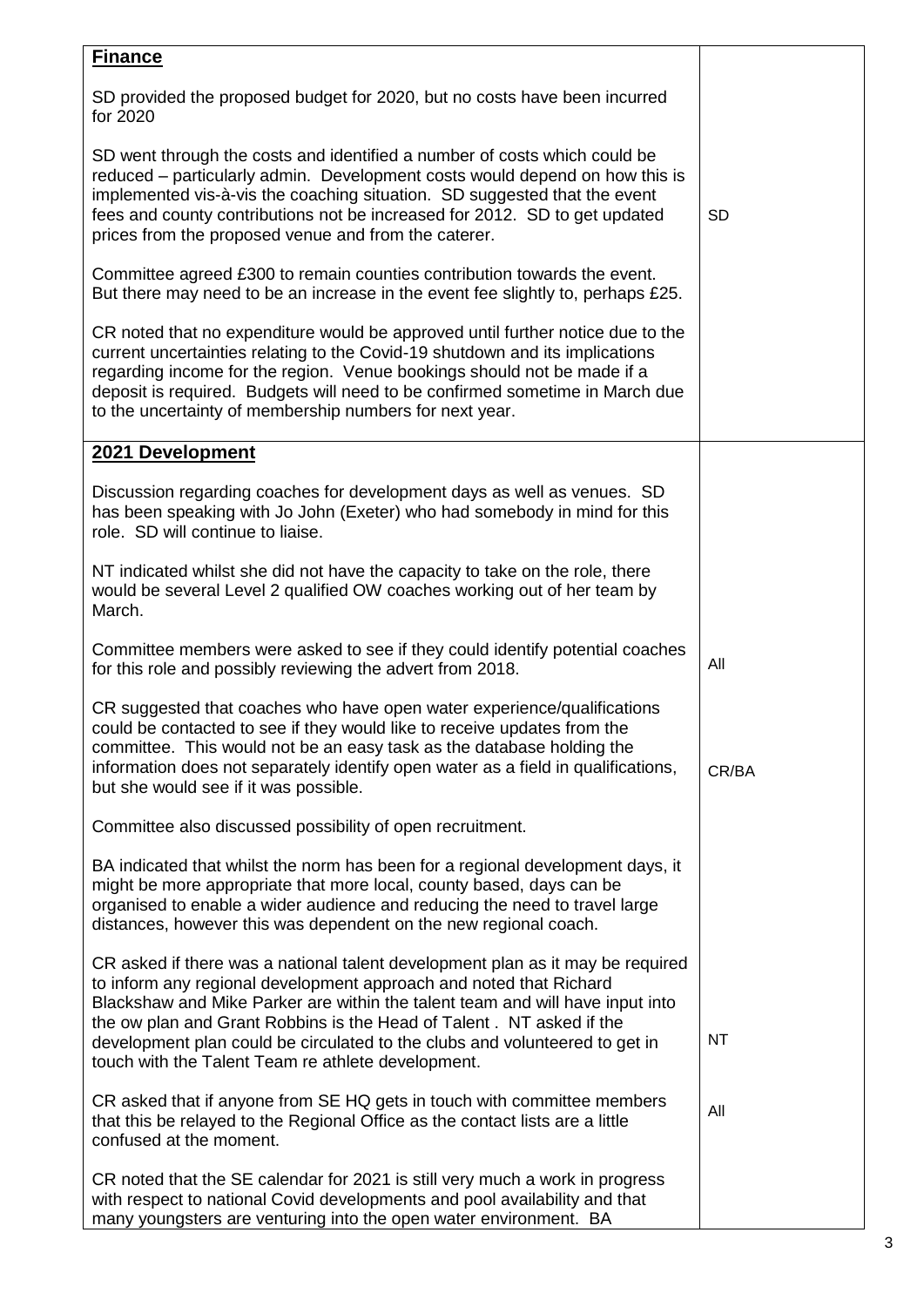| suggested that this may be an opportunity to increase participation on the<br>region and asked the committee to think about how we increase participation<br>within the region.                                                                                                                                                                                                                                                                                     | All       |
|---------------------------------------------------------------------------------------------------------------------------------------------------------------------------------------------------------------------------------------------------------------------------------------------------------------------------------------------------------------------------------------------------------------------------------------------------------------------|-----------|
| SD also raised the point of developing swim officials. BA agreed that there<br>should be more officials within the region. VP indicated that it was up to the<br>regions to organise officials training, but this could be run in collaboration with<br>other regions. VP and CR to discuss current SE guidelines and if there is pool<br>official crossover and if there would be some on-line component to the training.                                          | VP and CR |
| <b>Asset Register</b>                                                                                                                                                                                                                                                                                                                                                                                                                                               |           |
| SD confirmed Register was complete and that all equipment was located in the<br>container at the regional office in Wellington. CR indicated that swim hats<br>should not be on the asset register due their perishability.                                                                                                                                                                                                                                         |           |
| <b>County Updates</b>                                                                                                                                                                                                                                                                                                                                                                                                                                               |           |
| <b>Cornwall</b><br>No report                                                                                                                                                                                                                                                                                                                                                                                                                                        |           |
| <b>Devon</b><br>We planned to hold the County OW event in Teignmouth as we did in 2019, but<br>postponed the original date to September. We then decided to cancel<br>completely due to many clubs not being back in the pool to train for the event<br>(this was a particular concern for juniors) and also brought us in line with the<br>rest of Swim England competition decisions.<br>Teignmouth Beach Surf Lifesaving Club are still keen to support in 2021. |           |
| <b>Dorset</b><br>Nothing to report. GG also noted that their OW secretary had resigned and                                                                                                                                                                                                                                                                                                                                                                          |           |
| <b>Gloucester</b><br>Nothing to report                                                                                                                                                                                                                                                                                                                                                                                                                              |           |
| <b>Somerset</b><br>NT indicated that she had been working with her team of coaches over<br>lockdown and had a large number of new swimmers of all ages at Cromhall.<br>They have been using Bluetooth headsets to coach swimmers in the water and<br>these could be available to other counties or during the development days.<br><b>Wiltshire</b>                                                                                                                 |           |
| No report                                                                                                                                                                                                                                                                                                                                                                                                                                                           |           |
| <b>AOB</b>                                                                                                                                                                                                                                                                                                                                                                                                                                                          |           |
| Location of Championship – BA is keen to have more venues within the region<br>to allow better access to more swimmers. Venues include Roadford<br>(Devon/Cornwall border); Lake 86 and Cromhall (Glos/Wilts/Somerset).                                                                                                                                                                                                                                             |           |
| BA to contact the operators of Cromhall/Roadford to discuss possible 2022.                                                                                                                                                                                                                                                                                                                                                                                          | <b>BA</b> |
| $Box - BA$ described box as the virtual storage system used by SE, the Region<br>and the Counties to store documentation and it will be used as the committee's<br>central repository. CR access is currently limited to a few members, but BA<br>needs to discuss with Stacey detailed operation.                                                                                                                                                                  | BA        |
|                                                                                                                                                                                                                                                                                                                                                                                                                                                                     |           |